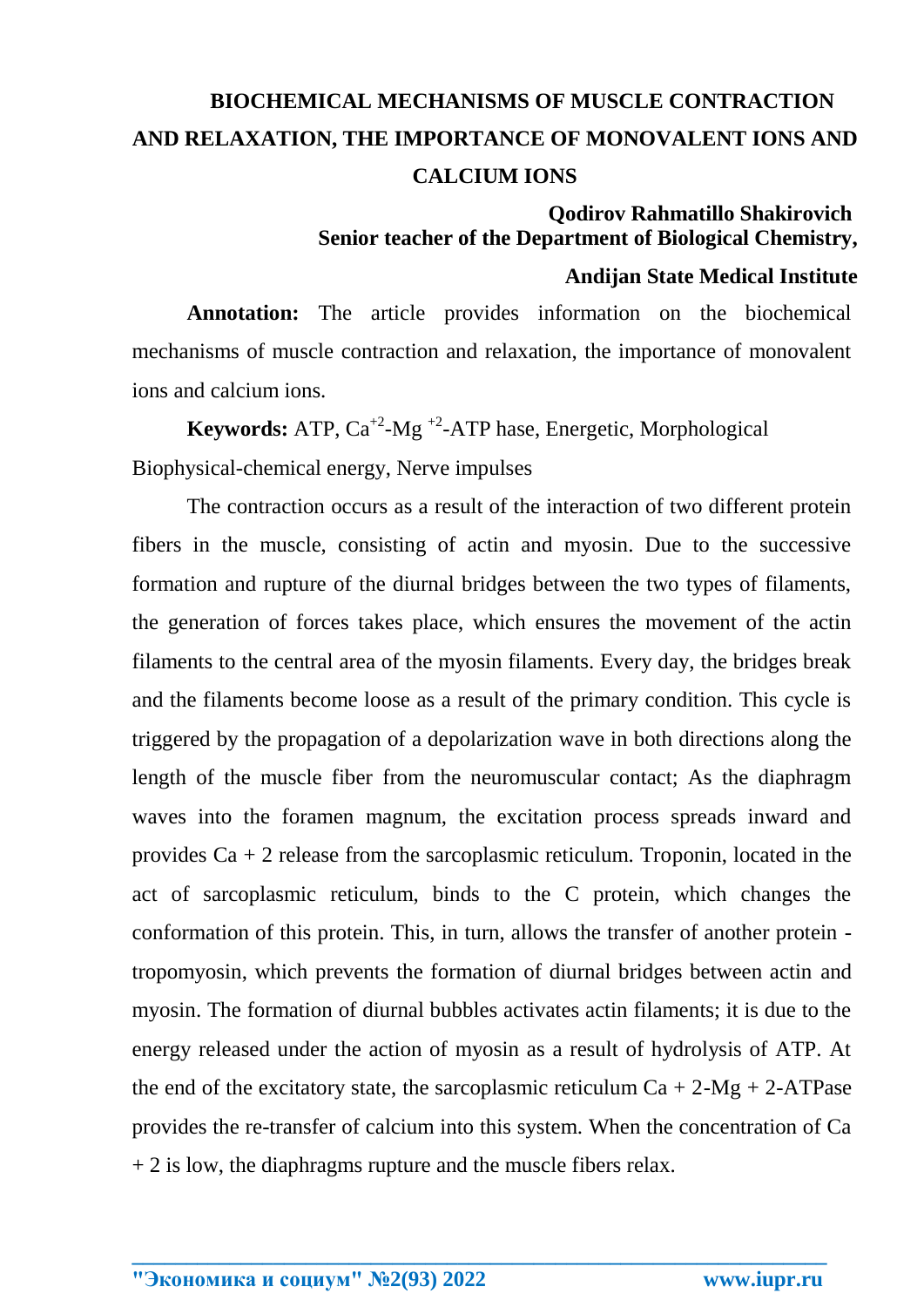During muscle contraction, actin filaments are classified as myosin filaments by M-lines:

The problem of muscle contraction includes 3 aspects:

1. Energy

2. Morphological (changes in the micro and submicrostructure of muscle fibers).

3. Biophysical-chemical energy is transformed into mechanical energy.

Myosin has a contractile function and ATPase activity. Actin plays a role in pH shift (optimal degree of reduction reaction in the field of physiological pH levels). In addition, actin performs a supporting function, changes in the structural state of myosin molecules can be seen as a mechanical effect of contraction or contraction. Г. According to Huxley, the interpretation of morphological aspects is widely accepted. When the muscle is contracted, thin protofibrils move along the thickness, area I is shortened, Z discs are drawn closer, that is, the sarcomere is shortened.

ATP is involved in muscle contraction energy. At present, ATP has been shown to be an energy source for muscle contraction and relaxation.

*The role of monovalent ion and calcium ion gradient in muscle contraction*

Under the influence of nerve impulses, acetylcholine is released in the myoneural plate, which increases the permeability of the muscle fiber membrane to  $Na + and K + ions$  and ensures their redistribution. This leads to changes in the concentration gradient of Na + and K + inside and outside the muscle fiber. The missile first converts chemical energy into electrical and osmotic energy, and as a result, the contraction apparatus becomes active. Changes in the concentration of calcium in the cell play an important role in the formation of muscle contraction. After receiving a nerve impulse, the permeability of the sarcoplasmic reticulum membrane changes rapidly and  $Ca + 2$  ions are released into the sarcoplasm. The muscle contraction that occurs is due to the ability of myofibrils to bind to ATP at a concentration of  $Ca + 2$  at 10-5 - 10-6M. The "sensitivity" of the actomyosin system to  $Ca + 2$  ions is due to the presence of troponin protein in the actin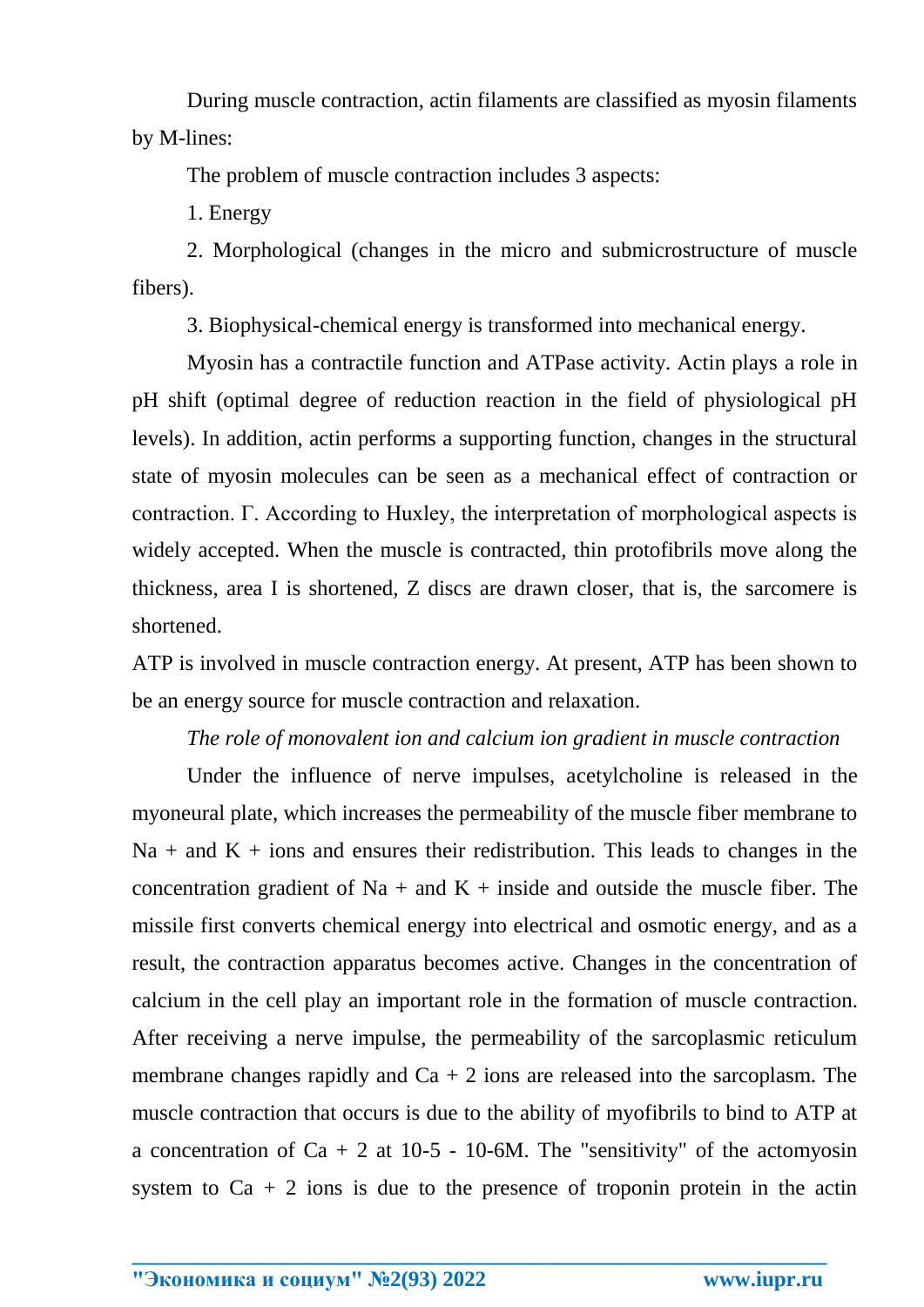filaments. Calcium binds to troponin and conformational changes occur in its molecule, which leads to the movement of the troponin-tropomyosin complex in the F-actin transformation, and the active centers of the actin are blocked and have the ability to bind to myosin. According to Huxley and Hanson, when myofibrils contract, the actin filaments slide along the myosin filaments, meaning that the filaments do not contract, but "slide" on each other's faces, which is an important link in the molecular mechanism of muscle contraction.

In the movement of actin filaments along the myosin filaments, diurnal bridges, which are temporarily formed from the heads of the myosin molecule between the filaments, play an important role.

The binding of myosin filaments to actin occurs not only by the rotation of the head of the myosin molecule, but also by the lateral movement of the actin filaments, which are located at a certain distance. Muscle 2-phase function (contraction-relaxation) depends on the dynamics of the amount of  $Ca + 2$  ions. When calcium concentrations decrease, free tropomyosin closes the active center of actin, which prevents the formation of actomyosin. This is the main reason for muscle relaxation.

The concentration of  $Ca + 2$  ions in the sarcoplasm is minimal (10-7M) in the muscle released as a result of binding to the structures of the sarcoplasmic reticulum and T-system, which includes  $Ca + 2$  ions  $Ca$ -binding protein calcicvestin. Intracellular Ca control is associated with an energy-intensive transport system that carries ATP-dependent sarcoplasmic reticulum. It is due to the energy released during the breakdown of ATP by the reticulum  $Mg + 2 - Ca + 2$ ATPase. The activity of this enzyme is manifested when the concentration of  $Ca +$ 2 ions is 10-8-10-6M.

The increase in calcium concentration in muscle cells activates the transport through the sarcoplasmic reticulum and the membrane of the T-system and increases the deposition of Ca, inhibits the ATPase activity of the actomyosin complex, and a steady state occurs. In this case, the muscle is released with a new